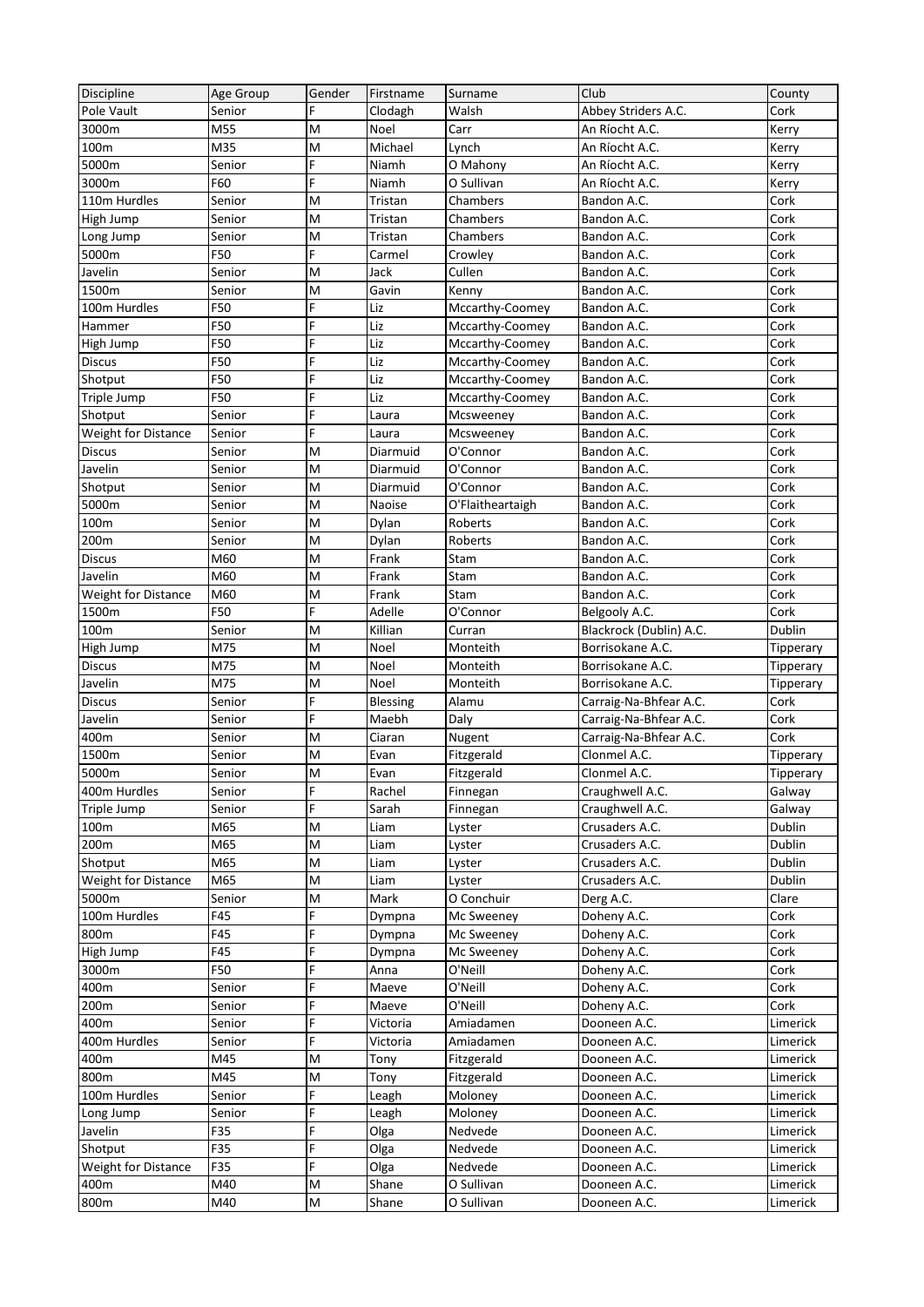| Discipline                 | Age Group | Gender | Firstname        | Surname                  | Club                      | County               |
|----------------------------|-----------|--------|------------------|--------------------------|---------------------------|----------------------|
| 400m                       | M55       | M      | Tim              | Ryan                     | Dooneen A.C.              | Limerick             |
| 200m                       | M55       | M      | Tim              | Ryan                     | Dooneen A.C.              | Limerick             |
| Discus                     | M60       | M      | John             | Sheehan                  | Dooneen A.C.              | Limerick             |
| Javelin                    | M60       | M      | John             | Sheehan                  | Dooneen A.C.              | Limerick             |
| Shotput                    | M60       | M      | John             | Sheehan                  | Dooneen A.C.              | Limerick             |
| 400m                       | Senior    | F      | Niamh            | Reynolds                 | Dunboyne A.C.             | Meath                |
| 100m                       | M50       | M      | Ronan            | Gately                   | Dundrum South Dublin A.C. | Dublin               |
| 400m                       | M50       | M      | Ronan            | Gately                   | Dundrum South Dublin A.C. | Dublin               |
| 200m                       | M50       | M      | Ronan            | Gately                   | Dundrum South Dublin A.C. | <b>Dublin</b>        |
| 1500m                      | M50       | M      | Vivian           | Foley                    | Eagle A.C.                | Cork                 |
| 3000m                      | M50       | M      | Vivian           | Foley                    | Eagle A.C.                | Cork                 |
| 400m                       | M70       | M      | Ken              | Higgs                    | Eagle A.C.                | Cork                 |
| 200m                       | M70       | M      | Ken              | Higgs                    | Eagle A.C.                | Cork                 |
| 800m                       | M70       | M      | Ken              | Higgs                    | Eagle A.C.                | Cork                 |
| 100m                       | M50       | M      | Neil             | Kingston                 | Eagle A.C.                | Cork                 |
| 400m                       | M50       | M      | Neil             | Kingston                 | Eagle A.C.                | Cork                 |
| 200m                       | M50       | M      | Neil             | Kingston                 | Eagle A.C.                | Cork                 |
| 1500m                      | M65       | M      | Pat              | Murphy                   | Eagle A.C.                | Cork                 |
| 1500m                      | M35       | M      | Stephen          | O Brien                  | East Cork A.C.            | Cork                 |
| 800m                       | M35       | M      | Stephen          | O Brien                  | East Cork A.C.            | Cork                 |
| 100m                       | Senior    | M      | Sean             | Mccarthy                 | Emerald A.C.              | Limerick             |
| 200m                       | Senior    | M      | Sean             | Mccarthy                 | Emerald A.C.              | Limerick             |
| 100m                       | Senior    | M      | Jamie            | Mitchell                 | Emerald A.C.              | Limerick             |
| 400m                       | Senior    | M      | Jamie            | Mitchell                 | Emerald A.C.              | Limerick             |
| 200m                       | Senior    | M      | Jamie            | Mitchell                 | Emerald A.C.              | Limerick             |
| 1500m                      | Senior    | F      | Sophie           | Moroney                  | Emerald A.C.              | Limerick             |
| 100m                       | Senior    | M      | Luke             | Morris                   | Emerald A.C.              | Limerick             |
| 200m                       | Senior    | M      | Luke             | Morris                   | Emerald A.C.              | Limerick             |
| 400m                       | Senior    | M      | Rory             | Prendeville              | Emerald A.C.              | Limerick             |
| <b>Discus</b>              | Senior    | F      | Ciara            | Sheehy                   | Emerald A.C.              | Limerick             |
| Shotput                    | Senior    | Ë      | Ciara            | Sheehy                   | Emerald A.C.              |                      |
|                            | Senior    | F      | Ciara            | Sheehy                   | Emerald A.C.              | Limerick<br>Limerick |
| Weight for Distance        | F35       | F      |                  | Akers                    | Ennis Track A.C.          |                      |
| Hammer<br><b>Discus</b>    | F35       | Ë      | Rachel<br>Rachel | Akers                    | Ennis Track A.C.          | Clare<br>Clare       |
|                            |           | F      |                  |                          |                           |                      |
| Weight for Distance        | F35       |        | Rachel           | Akers                    | Ennis Track A.C.          | Clare                |
| <b>Weight for Distance</b> | M70       | M      | Tim-Joe          | <b>Buckley</b><br>Cahill | Ennis Track A.C.          | Clare                |
| <b>Weight for Distance</b> | W45       | F<br>F | Mary             |                          | Ennis Track A.C.          | Clare                |
| <b>Weight for Distance</b> | F45       |        | Maria            | Carey                    | Ennis Track A.C.          | Clare                |
| 1500m                      | M35       | M      | Rory             | Chesser                  | Ennis Track A.C.          | Clare                |
| 1500m                      | F45       | F      | Ann Marie        | Connellan                | Ennis Track A.C.          | Clare                |
| 3000m                      | F45       | F      | Ann Marie        | Connellan                | Ennis Track A.C.          | Clare                |
| 400m Hurdles               | M40       | M      | Martin           | Curley                   | Ennis Track A.C.          | Clare                |
| Javelin                    | M40       | M      | Martin           | Curley                   | Ennis Track A.C.          | Clare                |
| Javelin                    | M40       | M      | Martin           | Curley                   | Ennis Track A.C.          | Clare                |
| Hammer                     | M35       | M      | Colm             | Griffin                  | Ennis Track A.C.          | Clare                |
| Weight for Distance        | M35       | M      | Colm             | Griffin                  | Ennis Track A.C.          | Clare                |
| 5000m                      | Senior    | F      | Laura            | Healy                    | Ennis Track A.C.          | Clare                |
| 800m                       | M35       | M      | Micheal          | Keane                    | Ennis Track A.C.          | Clare                |
| 100m                       | Senior    | M      | Gabriel          | Kehinde                  | Ennis Track A.C.          | Clare                |
| 800m                       | Senior    | M      | Eanna            | Mc Elroy                 | Ennis Track A.C.          | Clare                |
| 5000m                      | Senior    | M      | Kevin            | Mc Ginley                | Ennis Track A.C.          | Clare                |
| 1500m                      | M65       | M      | Gerard           | Mccullough               | Ennis Track A.C.          | Clare                |
| Shotput                    | M50       | M      | Fergal           | Mcgrath                  | Ennis Track A.C.          | Clare                |
| Weight for Distance        | M50       | M      | Fergal           | Mcgrath                  | Ennis Track A.C.          | Clare                |
| Triple Jump                | Senior    | M      | David            | Onwudiwe                 | Ennis Track A.C.          | Clare                |
| 800m                       | Senior    | M      | Colin            | Ryan                     | Ennis Track A.C.          | Clare                |
| 400m                       | M40       | M      | Peter            | Tonge                    | Ennis Track A.C.          | Clare                |
| 800m                       | M40       | M      | Peter            | Tonge                    | Ennis Track A.C.          | Clare                |
| 400m                       | M45       | F      | Geraldine        | Vahey                    | Ennis Track A.C.          | Clare                |
| 800m                       | M45       | F      | Geraldine        | Vahey                    | Ennis Track A.C.          | Clare                |
| 1500m                      | M70       | M      | Sean             | Whelan                   | Ennis Track A.C.          | Clare                |
| 5000m                      | M70       | M      | Sean             | Whelan                   | Ennis Track A.C.          | Clare                |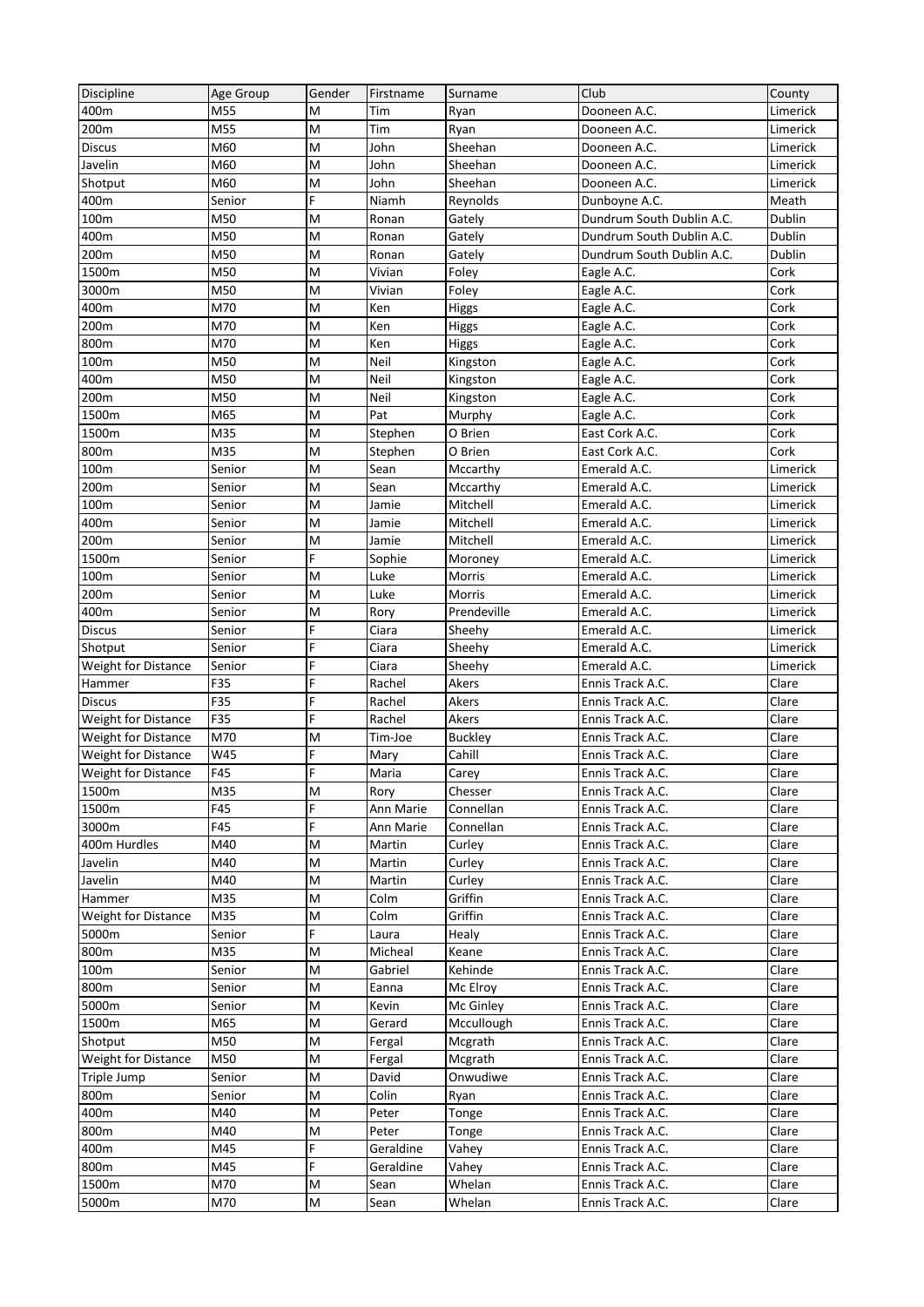| Discipline                          | Age Group     | Gender  | Firstname     | Surname              | Club                                     | County         |
|-------------------------------------|---------------|---------|---------------|----------------------|------------------------------------------|----------------|
| 800m                                | M70           | Μ       | Sean          | Whelan               | Ennis Track A.C.                         | Clare          |
| Weight for Distance                 | M50           | M       | Jason         | Woods                | Ennis Track A.C.                         | Clare          |
| 100m                                | M65           | M       | Seamus        | Fox                  | Fanahan Mc Sweeney A.C.                  | Cork           |
| High Jump                           | M65           | M       | Seamus        | Fox                  | Fanahan Mc Sweeney A.C.                  | Cork           |
| Long Jump                           | M65           | M       | Seamus        | Fox                  | Fanahan Mc Sweeney A.C.                  | Cork           |
| 1500m                               | M35           | M       | Arthur        | Fitzgerald           | Farranfore Maine Valley A.C.             | Kerry          |
| 400m                                | M35           | M       | Arthur        | Fitzgerald           | Farranfore Maine Valley A.C.             | Kerry          |
| 800m                                | M35           | M       | Arthur        | Fitzgerald           | Farranfore Maine Valley A.C.             | Kerry          |
| 100m                                | M80           | M       | Jim           | O Shea               | Farranfore Maine Valley A.C.             | Kerry          |
| High Jump                           | M80           | M       | Jim           | O Shea               | Farranfore Maine Valley A.C.             | Kerry          |
| Long Jump                           | M80           | M       | Jim           | O Shea               | Farranfore Maine Valley A.C.             | Kerry          |
| Shotput                             | M40           | M       | Craig         | Ryan                 | Fergus A.C.                              | Clare          |
| 1500m                               | M35           | M       | Andrew        | Connick              | Ferrybank A.C.                           | Waterford      |
| 800m                                | M35           | M       | Andrew        | Connick              | Ferrybank A.C.                           | Waterford      |
| Hammer                              | M65           | M       | Pat           | Kennedy              | Ferrybank A.C.                           | Waterford      |
| Shotput                             | M65           | M       | Pat           | Kennedy              | Ferrybank A.C.                           | Waterford      |
| Long Jump                           | F40           | F       | <b>Tricia</b> | Cullinane            | Finisk Valley A.C.                       | Waterford      |
| Triple Jump                         | F40           | F       | Tricia        | Cullinane            | Finisk Valley A.C.                       | Waterford      |
| <b>Discus</b>                       | M50           | M       | Nicholas      | Raicevic             | Finisk Valley A.C.                       | Waterford      |
| Javelin                             | M50           | M       | Nicholas      | Raicevic             | Finisk Valley A.C.                       | Waterford      |
| Shotput                             | M50           | M       | Nicholas      | Raicevic             | Finisk Valley A.C.                       | Waterford      |
| <b>Weight for Distance</b>          | M50           | M       | Nicholas      | Raicevic             | Finisk Valley A.C.                       | Waterford      |
| Hammer                              | M50           | M       | Shane         | Scanlan              | Finisk Valley A.C.                       | Waterford      |
| <b>Discus</b>                       | M50           | M       | Shane         | Scanlan              | Finisk Valley A.C.                       | Waterford      |
| Shotput                             | M50           | M       | Shane         | Scanlan              | Finisk Valley A.C.                       | Waterford      |
|                                     | M50           | M       | Shane         |                      | Finisk Valley A.C.                       | Waterford      |
| Weight for Distance<br>100m Hurdles | F50           | F       | Linda         | Scanlan<br>Nally     | Galway City Harriers A.C.                | Galway         |
| 100m                                | F50           | F       | Linda         | Nally                | Galway City Harriers A.C.                |                |
| 200m                                | F50           | Ë       | Linda         | Nally                |                                          | Galway         |
| <b>Discus</b>                       | M85           | M       | Paddy         | O'Donoghue           | Galway City Harriers A.C.                | Galway         |
|                                     | M85           | M       | Paddy         |                      | Gneeveguilla A.C.                        | Kerry          |
| Shotput<br>Hammer                   |               | F       | Mairead       | O'Donoghue<br>O'Neil | Gneeveguilla A.C.<br>Gneeveguilla A.C.   | Kerry<br>Kerry |
| 100m                                | Senior<br>M70 | M       | John          | Rice                 | Grange/Fermoy A.C.                       | Cork           |
| Hammer                              | M70           | M       | John          | Rice                 |                                          | Cork           |
|                                     | M70           | M       | John          | Rice                 | Grange/Fermoy A.C.                       | Cork           |
| High Jump<br><b>Discus</b>          | M70           | M       | John          | Rice                 | Grange/Fermoy A.C.<br>Grange/Fermoy A.C. | Cork           |
| Javelin                             | M70           | M       | John          | Rice                 | Grange/Fermoy A.C.                       | Cork           |
| Long Jump                           | M70           | M       |               | Rice                 | Grange/Fermoy A.C.                       | Cork           |
| Shotput                             | M70           | M       | John<br>John  | Rice                 | Grange/Fermoy A.C.                       | Cork           |
| Weight for Distance                 | M70           | M       | John          | Rice                 | Grange/Fermoy A.C.                       | Cork           |
|                                     | M55           |         |               |                      |                                          |                |
| Javelin                             |               | M       | Michael       | Tutty                | K.C.K. A.C.                              | Waterford      |
| Javelin<br>Javelin                  | M45<br>F45    | M<br>F  | David         | Littlejohn           | Kenmare A.C.                             | Kerry          |
|                                     |               | F       | Niamh         | Nic Gearailt         | Kenmare A.C.                             | Kerry          |
| <b>Weight for Distance</b>          | F45           |         | Niamh         | Nic Gearailt         | Kenmare A.C.                             | Kerry          |
| <b>Discus</b>                       | M55           | M       | Raymond       | Smith                | Kenmare A.C.                             | Kerry          |
| Shotput                             | M55           | M       | Raymond       | Smith                | Kenmare A.C.                             | Kerry          |
| <b>Weight for Distance</b>          | M55           | M       | Raymond       | Smith                | Kenmare A.C.                             | Kerry          |
| Long Jump                           | M45           | M       | Vincent       | White                | Kenmare A.C.                             | Kerry          |
| High Jump                           | M40           | M       | Alan          | Delaney              | Killarney Valley A.C.                    | Kerry          |
| Long Jump                           | Senior        | M       | Sam           | Griffin              | Killarney Valley A.C.                    | Kerry          |
| High Jump                           | Senior        | F       | Ciara         | Kennelly             | Killarney Valley A.C.                    | Kerry          |
| 100m                                | Senior        | F       | Sarah         | Leahy                | Killarney Valley A.C.                    | Kerry          |
| 200m                                | Senior        | F       | Sarah         | Leahy                | Killarney Valley A.C.                    | Kerry          |
| 100m                                | M55           | M       | Michael A     | Murphy               | Killarney Valley A.C.                    | Kerry          |
| 200m                                | M55           | M       | Michael A     | Murphy               | Killarney Valley A.C.                    | Kerry          |
| 5000m                               | Senior        | M       | Darragh       | O Leary              | Killarney Valley A.C.                    | Kerry          |
| 800m                                | Senior        | M       | Jack          | O Leary              | Killarney Valley A.C.                    | Kerry          |
| 100m                                | Senior        | M       | Brendan       | O Leary Ashe         | Killarney Valley A.C.                    | Kerry          |
| 200m                                | Senior        | M       | Brendan       | O Leary Ashe         | Killarney Valley A.C.                    | Kerry          |
| 400m                                | M40           | M       | Derek         | Pyne                 | Killarney Valley A.C.                    | Kerry          |
| Long Jump                           | Senior        | F       | Madie         | Wilson-Walker        | Killarney Valley A.C.                    | Kerry          |
| High Jump                           | M35           | $\sf M$ | Keith         | King                 | Kilmurray/Ibrick/N.Clare A.C.            | Clare          |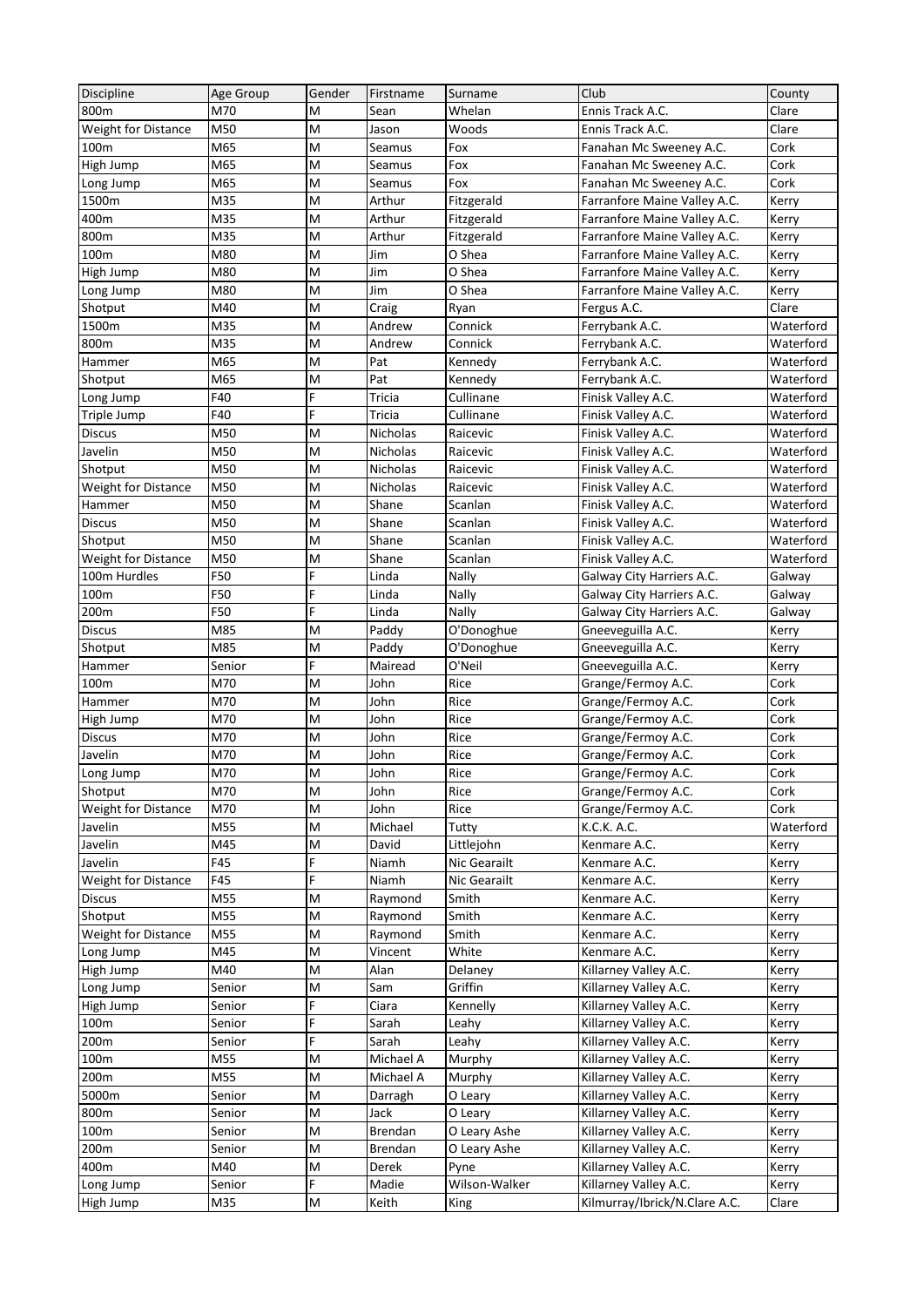| Discipline          | Age Group     | Gender | Firstname         | Surname              | Club                          | County       |
|---------------------|---------------|--------|-------------------|----------------------|-------------------------------|--------------|
| Long Jump           | M35           | м      | Keith             | King                 | Kilmurray/Ibrick/N.Clare A.C. | Clare        |
| Shotput             | M35           | M      | Keith             | King                 | Kilmurray/Ibrick/N.Clare A.C. | Clare        |
| 1500m               | M55           | M      | John              | O Gorman             | Kilmurray/Ibrick/N.Clare A.C. | Clare        |
| 400m                | M55           | M      | John              | O Gorman             | Kilmurray/Ibrick/N.Clare A.C. | Clare        |
| 800m                | M55           | M      | John              | O Gorman             | Kilmurray/Ibrick/N.Clare A.C. | Clare        |
| 1500m               | F55           | F      | Michelle          | O'Mahoney            | Kilmurray/Ibrick/N.Clare A.C. | Clare        |
| 1500m               | M65           | M      | James             | Sexton               | Kilmurray/Ibrick/N.Clare A.C. | Clare        |
| 3000m               | M65           | M      | James             | Sexton               | Kilmurray/Ibrick/N.Clare A.C. | Clare        |
| 800m                | M65           | M      | James             | Sexton               | Kilmurray/Ibrick/N.Clare A.C. | Clare        |
| Pole Vault          | Senior        | M      | Alex              | Ademola              | Leevale A.C.                  | Cork         |
| Long Jump           | Senior        | M      | Reece             | Ademola              | Leevale A.C.                  | Cork         |
| 1500m               | M35           | M      | David             | Barrett              | Leevale A.C.                  | Cork         |
| 800m                | M35           | M      | David             | <b>Barrett</b>       | Leevale A.C.                  | Cork         |
| 100m                | Senior        | F      | Gabriella         | Bowen                | Leevale A.C.                  | Cork         |
| Long Jump           | Senior        | Ë      | Gabriella         | Bowen                | Leevale A.C.                  | Cork         |
| Triple Jump         | Senior        | F      | Gabriella         | Bowen                | Leevale A.C.                  | Cork         |
| Pole Vault          | Senior        | F      | Una               | <b>Brice</b>         | Leevale A.C.                  | Cork         |
| 110m Hurdles        | Senior        | M      | Conor             | Callinan             | Leevale A.C.                  | Cork         |
| Pole Vault          | Senior        | M      | Conor             | Callinan             | Leevale A.C.                  | Cork         |
| 110m Hurdles        | Senior        | M      | Sean              | Carmody              | Leevale A.C.                  | Cork         |
| 400m Hurdles        | Senior        | M      | Sean              | Carmody              | Leevale A.C.                  | Cork         |
| 400m                | Senior        | F      | Ayisha            | Clinton              | Leevale A.C.                  | Cork         |
| 100m                | M50           | M      | John              | Corr                 | Leevale A.C.                  | Cork         |
| 200m                | M50           | M      | John              | Corr                 | Leevale A.C.                  | Cork         |
| 400m                | Senior        | M      | Dean              | Cronin               | Leevale A.C.                  | Cork         |
| 100m                | Senior        | M      | Colin             | Doyle                | Leevale A.C.                  | Cork         |
| 200m                | Senior        | M      | Colin             | Doyle                | Leevale A.C.                  | Cork         |
| 100m                | M45           | M      | Garrett           | Flynn                | Leevale A.C.                  | Cork         |
| 200m                | M45           | M      | Garrett           | Flynn                | Leevale A.C.                  | Cork         |
| 100m                | Senior        | M      | Scott             | Gibson               | Leevale A.C.                  | Cork         |
| 200m                | Senior        | M      | Scott             | Gibson               | Leevale A.C.                  | Cork         |
| 400m                | M45           | M      | Carlton           | Haddock              | Leevale A.C.                  | Cork         |
| Hammer              | M45           | M      | <b>Brian</b>      | Hayes                | Leevale A.C.                  | Cork         |
| <b>Discus</b>       | M45           | M      | Brian             | Hayes                | Leevale A.C.                  | Cork         |
| Javelin             | M45           | M      | <b>Brian</b>      | Hayes                | Leevale A.C.                  | Cork         |
| Shotput             | M45           | M      | Brian             | Hayes                | Leevale A.C.                  | Cork         |
| 100 <sub>m</sub>    | Senior        | F      | Joan              | Healy                | Leevale A.C.                  | Cork         |
| Pole Vault          | Senior        | F      | Lucie             | Healy                | Leevale A.C.                  | Cork         |
| <b>Discus</b>       | Senior        | M      | Michael           | Healy                | Leevale A.C.                  | Cork         |
| Weight for Distance | Senior        | M      | Michael           | Healy                | Leevale A.C.                  | Cork         |
| 1500m               | Senior        | M      | Andrew            | Hobbs                | Leevale A.C.                  | Cork         |
| 800m                | Senior        | M      | Andrew            | Hobbs                | Leevale A.C.                  | Cork         |
| 100m                |               | M      | Eniola            | Majoyegbe            |                               | Cork         |
| 200m                | Senior        | M      | Eniola            |                      | Leevale A.C.<br>Leevale A.C.  | Cork         |
| 3000m               | Senior<br>F45 | F      |                   | Majoyegbe            | Leevale A.C.                  |              |
| 100m                | Senior        | M      | Claire<br>Gearoid | Mc Carthy<br>Mc Hugh | Leevale A.C.                  | Cork<br>Cork |
| 400m                | Senior        | M      | Dave              | Mcinerney            | Leevale A.C.                  | Cork         |
| Javelin             | M70           | M      | Pat               | Moore                | Leevale A.C.                  | Cork         |
| Shotput             | M70           | M      | Pat               | Moore                | Leevale A.C.                  | Cork         |
| 100m                |               | M      | Conor             |                      |                               | Cork         |
|                     | Senior        |        |                   | Morey                | Leevale A.C.                  |              |
| 200m                | Senior        | M<br>F | Conor             | Morey                | Leevale A.C.                  | Cork         |
| Javelin             | Senior        |        | Katie             | Moynihan             | Leevale A.C.                  | Cork         |
| 100m                | Senior        | M      | Colin             | Murphy               | Leevale A.C.                  | Cork         |
| <b>Discus</b>       | Senior        | F      | Kate              | Naughton             | Leevale A.C.                  | Cork         |
| 1500m               | Senior        | M      | Gavin             | O Rourke             | Leevale A.C.                  | Cork         |
| Long Jump           | Senior        | F      | Lia               | O'Brien              | Leevale A.C.                  | Cork         |
| 100m                | Senior        | F      | Lauren            | O'Leary              | Leevale A.C.                  | Cork         |
| 200m                | Senior        | F      | Lauren            | O'Leary              | Leevale A.C.                  | Cork         |
| 400m                | F40           | F      | Annette           | Quaid                | Leevale A.C.                  | Cork         |
| 100m Hurdles        | Senior        | F      | Lucy-May          | Sleeman              | Leevale A.C.                  | Cork         |
| 100 <sub>m</sub>    | Senior        | F      | Lucy-May          | Sleeman              | Leevale A.C.                  | Cork         |
| 200m                | Senior        | F      | Lucy-May          | Sleeman              | Leevale A.C.                  | Cork         |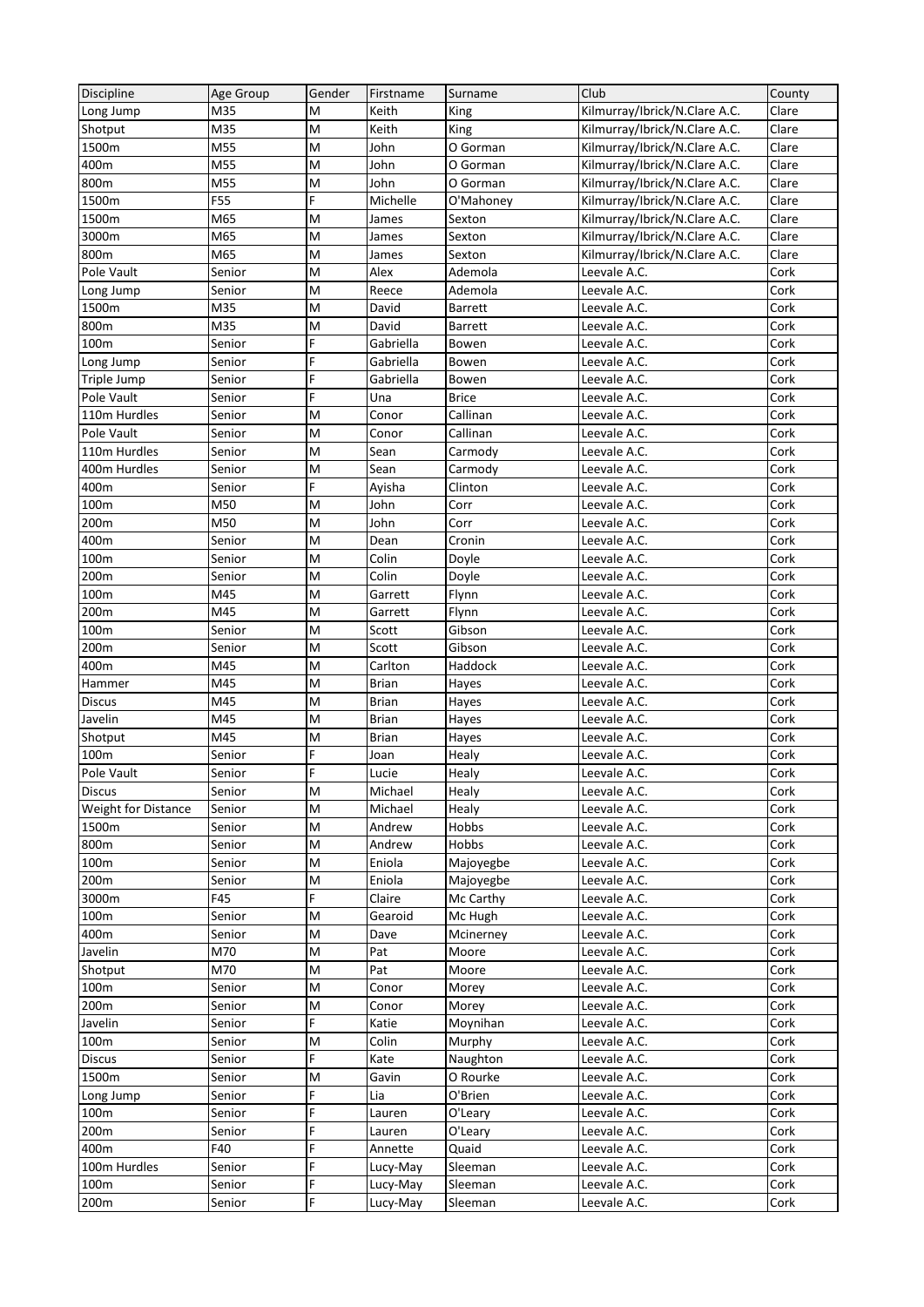| <b>Discipline</b>              | Age Group  | Gender | Firstname      | Surname                 | Club                           | County           |
|--------------------------------|------------|--------|----------------|-------------------------|--------------------------------|------------------|
| 800m                           | Senior     | M      | Ben            | Smith                   | Leevale A.C.                   | Cork             |
| 100m                           | Senior     | M      | Robert         | Twomey                  | Leevale A.C.                   | Cork             |
| 200m                           | Senior     | M      | Robert         | Twomey                  | Leevale A.C.                   | Cork             |
| 1500m                          | M45        | M      | Keith          | Daly                    | Limerick A.C.                  | Limerick         |
| 800m                           | M45        | M      | Keith          | Daly                    | Limerick A.C.                  | Limerick         |
| Shotput                        | Senior     | F      | Alana          | Frattaroli              | Limerick A.C.                  | Limerick         |
| 1500m                          | M40        | M      | Derek          | Kiely                   | Limerick A.C.                  | Limerick         |
| Shotput                        | M50        | M      | Pj             | O Rourke                | Limerick A.C.                  | Limerick         |
| Triple Jump                    | M50        | M      | Pj             | O Rourke                | Limerick A.C.                  | Limerick         |
| 100m                           | M65        | M      | James          | O'Hare                  | Limerick A.C.                  | Limerick         |
| <b>Discus</b>                  | M65        | M      | James          | O'Hare                  | Limerick A.C.                  | Limerick         |
| Javelin                        | M65        | M      | James          | O'Hare                  | Limerick A.C.                  | Limerick         |
| 100m                           | Senior     | F      | Sinead         | Hunt                    | Lios Tuathail A.C.             | Kerry            |
| 200m                           | Senior     | F      | Sinead         | Hunt                    | Lios Tuathail A.C.             | Kerry            |
| 400m                           | M45        | M      | Kevin          | Lynch                   | Lios Tuathail A.C.             | Kerry            |
| 100m                           | Senior     | M      | Rory           | Lynn                    | Lios Tuathail A.C.             | Kerry            |
| 1500m                          | Senior     | F      | Aoife          | Mahony                  | Lios Tuathail A.C.             | Kerry            |
| 800m                           | Senior     | F      | Aoife          | Mahony                  | Lios Tuathail A.C.             | Kerry            |
| 400m                           | Senior     | M      | Brendan        | O Leary                 | Lios Tuathail A.C.             | Kerry            |
| 200m                           | Senior     | M      | Brendan        | O Leary                 | Lios Tuathail A.C.             | Kerry            |
| Hammer                         | M80        | M      | Tim            | Fitzpatrick             | Liscarroll A.C.                | Cork             |
| <b>Discus</b>                  | M80        | M      | Tim            | Fitzpatrick             | Liscarroll A.C.                | Cork             |
| Shotput                        | M80        | M      | Tim            | Fitzpatrick             | Liscarroll A.C.                | Cork             |
| High Jump                      | M60        | M      | John           | Murphy                  | Liscarroll A.C.                | Cork             |
|                                | M60        | M      | John           |                         | Liscarroll A.C.                | Cork             |
| Long Jump                      | Senior     | F      | Aoife          | Murphy<br>O'Sullivan    | Liscarroll A.C.                | Cork             |
| High Jump<br>100m              | M50        | M      | Finbarr        | Whelan                  | Liscarroll A.C.                | Cork             |
| 100m Hurdles                   | F60        | Ë      | Mary           | Barrett                 |                                |                  |
| 400m Hurdles                   | F60        | F      | Mary           | Barrett                 | Loughrea A.C.                  | Galway           |
| <b>Discus</b>                  | F60        | F      | Mary           | Barrett                 | Loughrea A.C.<br>Loughrea A.C. | Galway<br>Galway |
|                                | F60        | F      | Mary           |                         |                                |                  |
| Javelin                        | F60        | F      |                | Barrett                 | Loughrea A.C.                  | Galway           |
| Shotput                        | F60        | F      | Mary           | Barrett                 | Loughrea A.C.                  | Galway<br>Galway |
| Weight for Distance<br>Javelin | Senior     | F      | Mary<br>Leanne | <b>Barrett</b><br>Healy | Loughrea A.C.<br>Marian A.C.   | Clare            |
|                                |            |        |                | Walkin                  |                                |                  |
| 200m<br>400m                   | M40        | M      | John<br>Aaron  |                         | Mayo A.C.<br>Menapians A.C.    | Mayo<br>Wexford  |
|                                | Senior     | M      |                | <b>Tierney Smith</b>    |                                |                  |
| 100m                           | Senior     | M<br>M | Conor          | Wilson<br>Wilson        | Menapians A.C.                 | Wexford          |
| 200 <sub>m</sub>               | Senior     |        | Conor          |                         | Menapians A.C.                 | Wexford          |
| 100m                           | Senior     | M      | Nkemjika       | Onwumereh               | Metro/St. Brigid's A.C.        | Dublin           |
| Hammer                         | Senior     | F<br>F | Leah           | Parker                  | Midleton A.C.                  | Cork             |
| Discus                         | Senior     |        | Leah           | Parker                  | Midleton A.C.                  | Cork             |
| <b>Discus</b>                  | M60        | M      | Larry          | O Grady                 | Mooreabbey Milers A.C.         | Tipperary        |
| Shotput                        | M60        | M      | Larry          | O Grady                 | Mooreabbey Milers A.C.         | Tipperary        |
| Weight for Distance            | M60        | M      | Larry          | O Grady                 | Mooreabbey Milers A.C.         | Tipperary        |
| 100m                           | <b>F55</b> | F      | Majella        | <b>Byrne</b>            | Moy Valley A.C.                | Mayo             |
| 200m                           | <b>F55</b> | F      | Majella        | Byrne                   | Moy Valley A.C.                | Mayo             |
| 400m                           | Senior     | M      | David          | Ryan                    | Moycarkey Coolcroo A.C.        | Tipperary        |
| 100m                           | Senior     | F      | Katie          | Bergin                  | Moyne A.C.                     | Tipperary        |
| 200m                           | Senior     | F      | Katie          | Bergin                  | Moyne A.C.                     | Tipperary        |
| 1500m                          | Senior     | F      | Sharon         | Cantwell                | Moyne A.C.                     | Tipperary        |
| 800m                           | Senior     | F      | Sharon         | Cantwell                | Moyne A.C.                     | Tipperary        |
| 400m                           | F40        | F      | Bernadette     | Spillane                | Moyne A.C.                     | Tipperary        |
| 200m                           | F40        | Ë      | Bernadette     | Spillane                | Moyne A.C.                     | Tipperary        |
| 1500m                          | F50        | F      | Sinead         | Tynan                   | Moyne A.C.                     | Tipperary        |
| 100m                           | Senior     | F      | Ella           | Duane                   | Naas A.C.                      | Kildare          |
| 400m Hurdles                   | Senior     | F      | Ella           | Duane                   | Naas A.C.                      | Kildare          |
| Pole Vault                     | Senior     | M      | Ben            | Connolly                | Nenagh Olympic A.C.            | Tipperary        |
| 200m                           | Senior     | M      | Padraic        | Hassett                 | Nenagh Olympic A.C.            | Tipperary        |
| 100m                           | Senior     | M      | Jack           | Hickey                  | Nenagh Olympic A.C.            | Tipperary        |
| 200m                           | Senior     | M      | Jack           | Hickey                  | Nenagh Olympic A.C.            | Tipperary        |
| Hammer                         | Senior     | M      | Michael        | Lynch                   | Nenagh Olympic A.C.            | Tipperary        |
| <b>Discus</b>                  | Senior     | M      | Michael        | Lynch                   | Nenagh Olympic A.C.            | Tipperary        |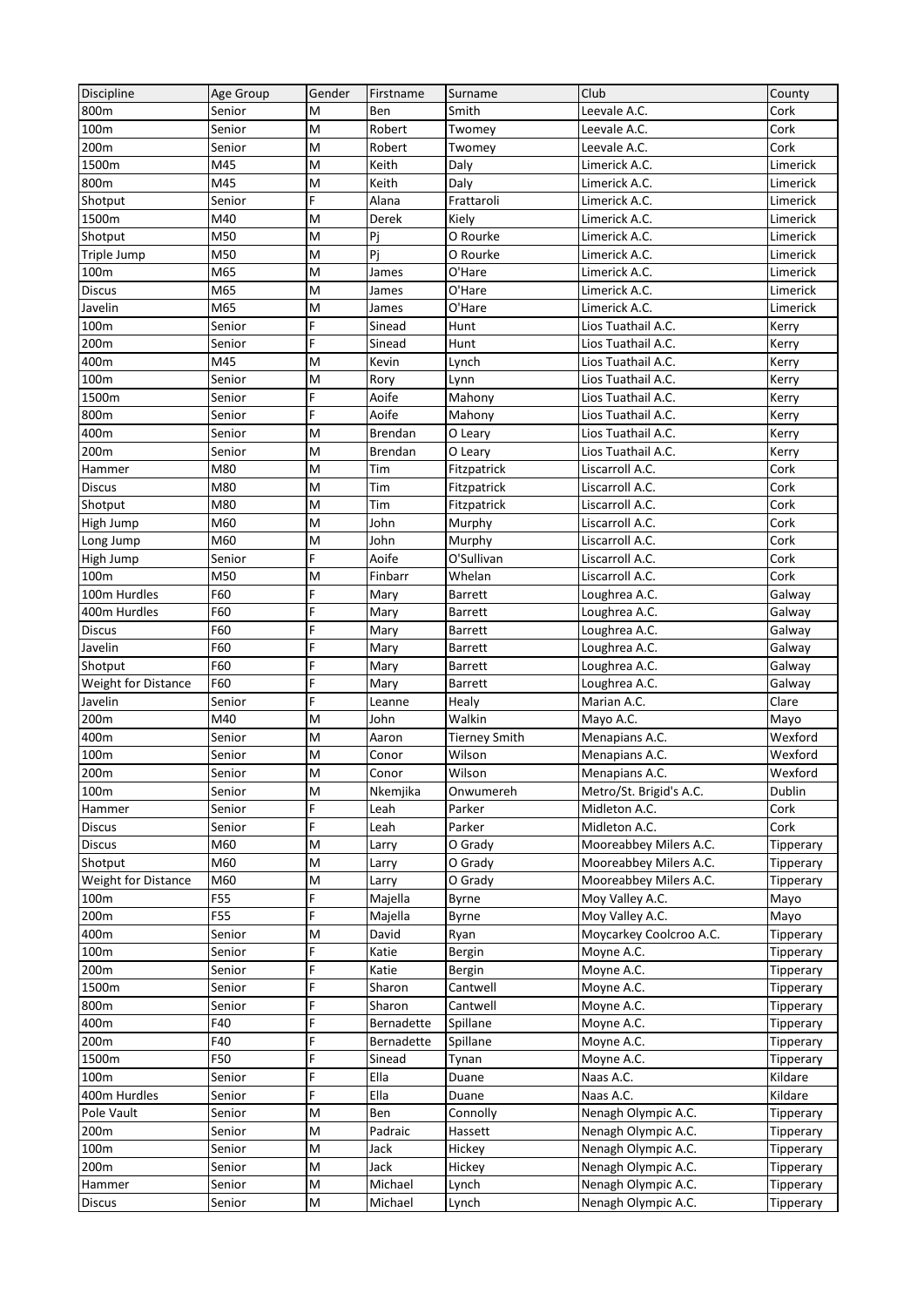| Discipline                 | Age Group  | Gender | Firstname      | Surname          | Club                        | County    |
|----------------------------|------------|--------|----------------|------------------|-----------------------------|-----------|
| Shotput                    | Senior     | M      | Michael        | Lynch            | Nenagh Olympic A.C.         | Tipperary |
| Pole Vault                 | Senior     | F      | Jodie          | Mc grath         | Nenagh Olympic A.C.         | Tipperary |
| 100m                       | Senior     | M      | Darragh        | Miniter          | Nenagh Olympic A.C.         | Tipperary |
| <b>Discus</b>              | Senior     | M      | Darragh        | Miniter          | Nenagh Olympic A.C.         | Tipperary |
| Shotput                    | Senior     | M      | Darragh        | Miniter          | Nenagh Olympic A.C.         | Tipperary |
| 100m                       | Senior     | M      | Joseph         | Miniter          | Nenagh Olympic A.C.         | Tipperary |
| Javelin                    | Senior     | M      | Joseph         | Miniter          | Nenagh Olympic A.C.         | Tipperary |
| Long Jump                  | Senior     | M      | Joseph         | Miniter          | Nenagh Olympic A.C.         | Tipperary |
| Hammer                     | Senior     | M      | <b>Brian</b>   | Naughton         | Nenagh Olympic A.C.         | Tipperary |
| 3000m                      | M40        | M      | Michael        | Herlihy          | North Cork A.C.             | Cork      |
| 1500m                      | Senior     | M      | Damien         | Madigan          | North Cork A.C.             | Cork      |
| High Jump                  | Senior     | M      | David          | Cussen           | Old Abbey A.C.              | Cork      |
| 400m Hurdles               | Senior     | M      | Oisin          | Mc Corry         | Raheny Shamrock A.C.        | Dublin    |
| 1500m                      | M80        | M      | Billy          | Caball           | Rising Sun A.C.             | Cork      |
| 100m                       | M80        | M      | Billy          | Caball           | Rising Sun A.C.             | Cork      |
|                            |            |        |                |                  |                             |           |
| 400m                       | M80        | M      | Billy<br>Aidan | Caball           | Rising Sun A.C.             | Cork      |
| 1500m                      | M45        | M      |                | Hogan            | Rising Sun A.C.             | Cork      |
| 110m Hurdles               | M45        | M      | Aidan          | Hogan            | Rising Sun A.C.             | Cork      |
| Javelin                    | M45        | M      | Aidan          | Hogan            | Rising Sun A.C.             | Cork      |
| Shotput                    | M80        | M      | Joe            | Hogan            | Rising Sun A.C.             | Cork      |
| Javelin                    | M80        | M      | Joe            | Hogan            | Rising Sun A.C.             | Cork      |
| <b>Discus</b>              | M80        | M      | Joe            | Hogan            | Rising Sun A.C.             | Cork      |
| 1500m                      | M75        | M      | Michael        | Kiely            | Rising Sun A.C.             | Cork      |
| 400m                       | M75        | M      | Michael        | Kiely            | Rising Sun A.C.             | Cork      |
| 800m                       | M75        | M      | Michael        | Kiely            | Rising Sun A.C.             | Cork      |
| 100m                       | F40        | F      | Sinead         | O Regan          | Riverstick/Kinsale A.C.     | Cork      |
| 200m                       | F40        | F      | Sinead         | O Regan          | Riverstick/Kinsale A.C.     | Cork      |
| 100m                       | Senior     | Ë      | Katie          | O'Regan          | Riverstick/Kinsale A.C.     | Cork      |
| Long Jump                  | Senior     | Ë      | Katie          | O'Regan          | Riverstick/Kinsale A.C.     | Cork      |
| 400m                       | Senior     | M      | Eoin           | Redmond          | Riverstick/Kinsale A.C.     | Cork      |
| 200m                       | Senior     | M      | Eoin           | Redmond          | Riverstick/Kinsale A.C.     | Cork      |
| 200m                       | M40        | M      | Billy          | O Brien          | Skibbereen A.C.             | Cork      |
| 800m                       | M40        | M      | Billy          | O Brien          | Skibbereen A.C.             | Cork      |
| 200m                       | M40        | M      | Billy          | O Brien          | Skibbereen A.C.             | Cork      |
| 800m                       | M40        | M      | Billy          | O Brien          | Skibbereen A.C.             | Cork      |
| 100m                       | F45        | Ë      | Ursula         | Barrett          | St. Brendan's A.C. (Kerry)  | Kerry     |
| 200m                       | F45        | F      | Ursula         | <b>Barrett</b>   | St. Brendan's A.C. (Kerry)  | Kerry     |
| Long Jump                  | F45        | F      | Ursula         | <b>Barrett</b>   | St. Brendan's A.C. (Kerry)  | Kerry     |
| Shotput                    | M40        | M      | David          | <b>Butler</b>    | St. Brendan's A.C. (Kerry)  | Kerry     |
| Weight for Distance        | M40        | M      | David          | <b>Butler</b>    | St. Brendan's A.C. (Kerry)  | Kerry     |
| 200m                       | M65        | M      | David          | Kissane          | St. Brendan's A.C. (Kerry)  | Kerry     |
| <b>Discus</b>              | M65        | M      | David          | Kissane          | St. Brendan's A.C. (Kerry)  | Kerry     |
|                            | M50        | M      | Artur          | Nowak            | St. Brendan's A.C. (Kerry)  |           |
| High Jump                  |            |        |                |                  |                             | Kerry     |
| Javelin                    | M50        | M      | Artur          | Nowak            | St. Brendan's A.C. (Kerry)  | Kerry     |
| Shotput                    | M50<br>M45 | M      | Artur          | Nowak<br>Wallace | St. Brendan's A.C. (Kerry)  | Kerry     |
| Shotput                    |            | M      | Stephen        |                  | St. Brendan's A.C. (Kerry)  | Kerry     |
| Triple Jump                | M45        | M      | Stephen        | Wallace          | St. Brendan's A.C. (Kerry)  | Kerry     |
| Long Jump                  | M60        | M      | Steve          | Dunning          | St. Catherine's A.C.        | Cork      |
| <b>Weight for Distance</b> | M60        | M      | Donal          | Howard           | St. Catherine's A.C.        | Cork      |
| 400m                       | Senior     | M      | Senan          | O Reilly         | St. Catherine's A.C.        | Cork      |
| 800m                       | Senior     | M      | Senan          | O Reilly         | St. Catherine's A.C.        | Cork      |
| 200m                       | Senior     | F      | Louise         | King             | St. Colmans South Mayo A.C. | Mayo      |
| Long Jump                  | Senior     | F      | Louise         | King             | St. Colmans South Mayo A.C. | Mayo      |
| Shotput                    | Senior     | F      | Louise         | King             | St. Colmans South Mayo A.C. | Mayo      |
| 1500m                      | M50        | M      | Stephen        | Geoghegan        | St. Finbarrs A.C.           | Cork      |
| 800m                       | M50        | M      | Stephen        | Geoghegan        | St. Finbarrs A.C.           | Cork      |
| 3000m                      | M40        | M      | John           | Goggin           | St. Finbarrs A.C.           | Cork      |
| 1500m                      | F65        | F      | Marion         | Lyons            | St. Finbarrs A.C.           | Cork      |
| 400m                       | F65        | F      | Marion         | Lyons            | St. Finbarrs A.C.           | Cork      |
| 800m                       | F65        | F      | Marion         | Lyons            | St. Finbarrs A.C.           | Cork      |
| 3000m                      | M65        | M      | Eamonn         | Mcevoy           | St. Finbarrs A.C.           | Cork      |
| 1500m                      | Senior     | F      | Rebecca        | Mcevoy           | St. Finbarrs A.C.           | Cork      |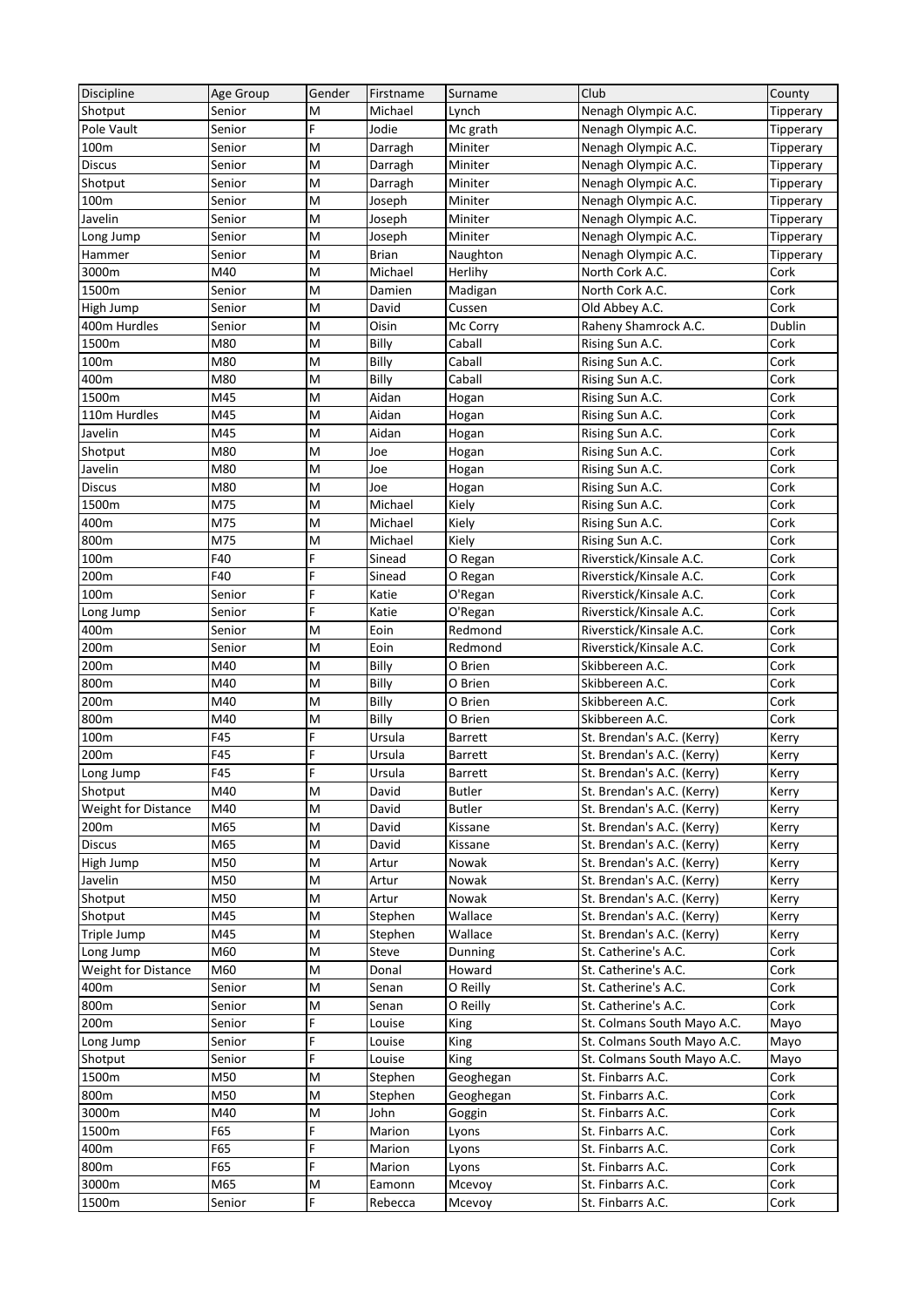| Discipline                 | Age Group | Gender | Firstname   | Surname           | Club                                          | County    |
|----------------------------|-----------|--------|-------------|-------------------|-----------------------------------------------|-----------|
| 5000m                      | Senior    | F      | Rebecca     | Mcevoy            | St. Finbarrs A.C.                             | Cork      |
| 1500m                      | M65       | M      | Michael     | Murphy            | St. Finbarrs A.C.                             | Cork      |
| 800m                       | M65       | M      | Michael     | Murphy            | St. Finbarrs A.C.                             | Cork      |
| <b>Discus</b>              | M60       | M      | Tony        | O'Brien           | St. Finbarrs A.C.                             | Cork      |
| Javelin                    | M60       | M      | Tony        | O'Brien           | St. Finbarrs A.C.                             | Cork      |
| Shotput                    | M60       | M      | Tony        | O'Brien           | St. Finbarrs A.C.                             | Cork      |
| Shotput                    | Senior    | F      | Rachel      | Clancy            | St. John's A.C.                               | Clare     |
| <b>Weight for Distance</b> | Senior    | F      | Rachel      | Clancy            | St. John's A.C.                               | Clare     |
| <b>Discus</b>              | M65       | M      | Kevin       | Haugh             | St. John's A.C.                               | Clare     |
| Javelin                    | M65       | M      | Kevin       | Haugh             | St. John's A.C.                               | Clare     |
| Shotput                    | M65       | M      | Kevin       | Haugh             | St. John's A.C.                               | Clare     |
| <b>Weight for Distance</b> | M65       | M      | Kevin       | Haugh             | St. John's A.C.                               | Clare     |
| Pole Vault                 | Senior    | M      | Shane       | Power             | St. Joseph's A.C.                             | Kilkenny  |
| 100m                       | Senior    | F      | Leila       | Colfer            | St. L. O'Toole A.C.                           | Carlow    |
| 400m                       | Senior    | F      | Leila       | Colfer            | St. L. O'Toole A.C.                           | Carlow    |
| 200m                       | Senior    | Ë      | Leila       | Colfer            | St. L. O'Toole A.C.                           | Carlow    |
| 400m                       | Senior    | M      | Michael     |                   | St. L. O'Toole A.C.                           | Carlow    |
|                            |           |        | Jack        | Healy<br>Mitchell |                                               | Carlow    |
| 400m Hurdles               | Senior    | M      |             |                   | St. L. O'Toole A.C.<br>St. Marys (Clare) A.C. |           |
| Hammer                     | M60       | M      | Martin      | Fitzpatrick       |                                               | Clare     |
| Javelin                    | M60       | M      | Martin      | Fitzpatrick       | St. Marys (Clare) A.C.                        | Clare     |
| Shotput                    | M60       | M      | Martin      | Fitzpatrick       | St. Marys (Clare) A.C.                        | Clare     |
| <b>Weight for Distance</b> | M60       | M      | Martin      | Fitzpatrick       | St. Marys (Clare) A.C.                        | Clare     |
| Shotput                    | M55       | M      | Senan       | Miniter           | St. Marys (Clare) A.C.                        | Clare     |
| <b>Weight for Distance</b> | M55       | M      | Senan       | Miniter           | St. Marys (Clare) A.C.                        | Clare     |
| <b>Discus</b>              | M55       | M      | Jim         | Galvin            | St. Marys (Limerick) A.C.                     | Limerick  |
| Javelin                    | M55       | M      | Jim         | Galvin            | St. Marys (Limerick) A.C.                     | Limerick  |
| Shotput                    | M55       | M      | Jim         | Galvin            | St. Marys (Limerick) A.C.                     | Limerick  |
| 800m                       | Senior    | M      | Cian        | Gorham            | St. Peters A.C.                               | Louth     |
| 800m                       | M40       | M      | Ronan       | O donovan         | St. Senans A.C.                               | Kilkenny  |
| 200m                       | Senior    | M      | David       | Forkan            | Swinford A.C.                                 | Mayo      |
| Hammer                     | Senior    | F      | Kaley       | Cozens            | Templemore A.C.                               | Tipperary |
| Javelin                    | Senior    | Ë      | Kaley       | Cozens            | Templemore A.C.                               | Tipperary |
| Hammer                     | F40       | F      | Katie       | Cozens            | Templemore A.C.                               | Tipperary |
| Weight for Distance        | F40       | F      | Katie       | Cozens            | Templemore A.C.                               | Tipperary |
| Hammer                     | F40       | F      | Amy         | Dwyer             | Templemore A.C.                               | Tipperary |
| Hammer                     | M35       | M      | John        | Dwyer             | Templemore A.C.                               | Tipperary |
| <b>Discus</b>              | M35       | M      | John        | Dwyer             | Templemore A.C.                               | Tipperary |
| Javelin                    | M35       | M      | John        | Dwyer             | Templemore A.C.                               | Tipperary |
| Shotput                    | M35       | M      | John        | Dwyer             | Templemore A.C.                               | Tipperary |
| <b>Weight for Distance</b> | M35       | M      | John        | Dwyer             | Templemore A.C.                               | Tipperary |
| Hammer                     | M45       | M      | Francis     | Gleeson           | Templemore A.C.                               | Tipperary |
| <b>Discus</b>              | M45       | M      | Francis     | Gleeson           | Templemore A.C.                               | Tipperary |
| Hammer                     | Senior    | F      | Fiona       | Hennessy          | Templemore A.C.                               | Tipperary |
| Hammer                     | Senior    | M      | Mark        | O Brien           | Templemore A.C.                               | Tipperary |
| Hammer                     | F40       | F      | Genevieve   | Rowland           | Templemore A.C.                               | Tipperary |
| <b>Discus</b>              | F40       | F      | Genevieve   | Rowland           | Templemore A.C.                               | Tipperary |
| Shotput                    | F40       | F      | Genevieve   | Rowland           | Templemore A.C.                               | Tipperary |
| <b>Weight for Distance</b> | F40       | F      | Genevieve   | Rowland           | Templemore A.C.                               | Tipperary |
| Long Jump                  | Senior    | F      | Grace       | Fitzgerald        | Tipperary Town A.C.                           | Tipperary |
| Triple Jump                | Senior    | F      | Grace       | Fitzgerald        | Tipperary Town A.C.                           | Tipperary |
| Long Jump                  | Senior    | F      | Lucy        | Fitzgerald        | Tipperary Town A.C.                           | Tipperary |
| Triple Jump                | Senior    | F      | Lucy        | Fitzgerald        | Tipperary Town A.C.                           | Tipperary |
| 100m                       | Senior    | M      | Eoin        | Sharkey           | Tír Chonaill A.C.                             | Donegal   |
| 400m Hurdles               | Senior    | M      | Eoin        | Sharkey           | Tír Chonaill A.C.                             | Donegal   |
| 100m                       | Senior    | M      | Kaodichinma | Ogbene            | Titans A.C.                                   | Munster   |
| 100m                       | Senior    | M      | Uchechukwu  | Ogbene            | Titans A.C.                                   | Munster   |
| 1500m                      | Senior    | M      | Ruairi      | Casey             | Togher A.C.                                   | Cork      |
| 800m                       | Senior    | M      | Ruairi      | Casey             | Togher A.C.                                   | Cork      |
| 1500m                      | Senior    | M      | Peter       | Hanrahan          | Togher A.C.                                   | Cork      |
| 5000m                      | Senior    | M      | Seán        | O'Connell         | Togher A.C.                                   | Cork      |
| 100m                       | Senior    | Μ      | Cillian     | Griffin           | Tralee Harriers A.C.                          | Kerry     |
| 200m                       | Senior    | M      | Cillian     | Griffin           | Tralee Harriers A.C.                          | Kerry     |
|                            |           |        |             |                   |                                               |           |